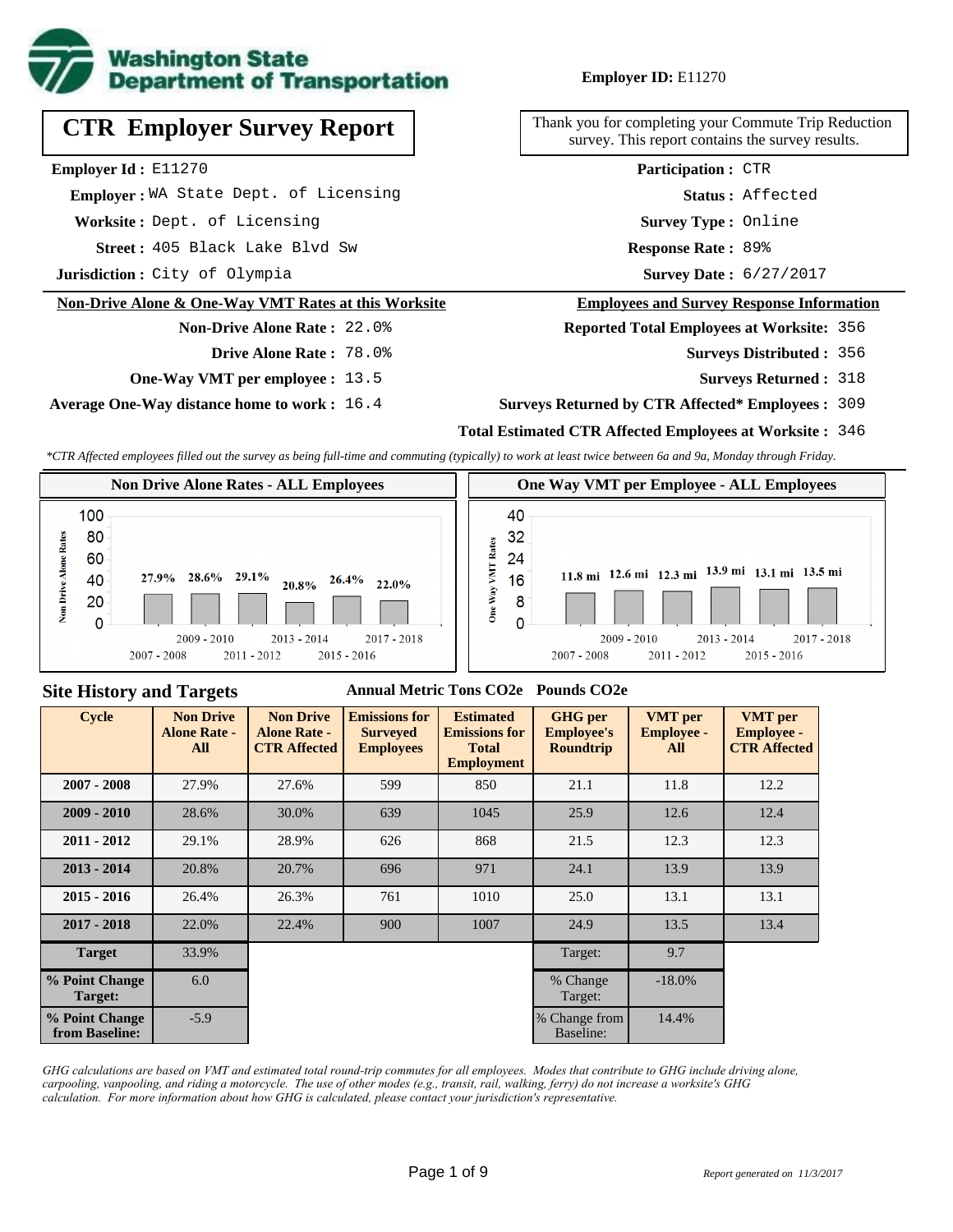# **Washington State<br>Department of Transportation**

## **Commute Trips By Mode - All Employees**

**Q.4: Last week, what type of transportation did you use each day to commute TO your usual work location? (Mode used for the longest distance.)**



*\* Motorcycle-1 is now included in Drive Alone and Motorcycle-2 is included in Carpool. Information about these trips is still available by request.*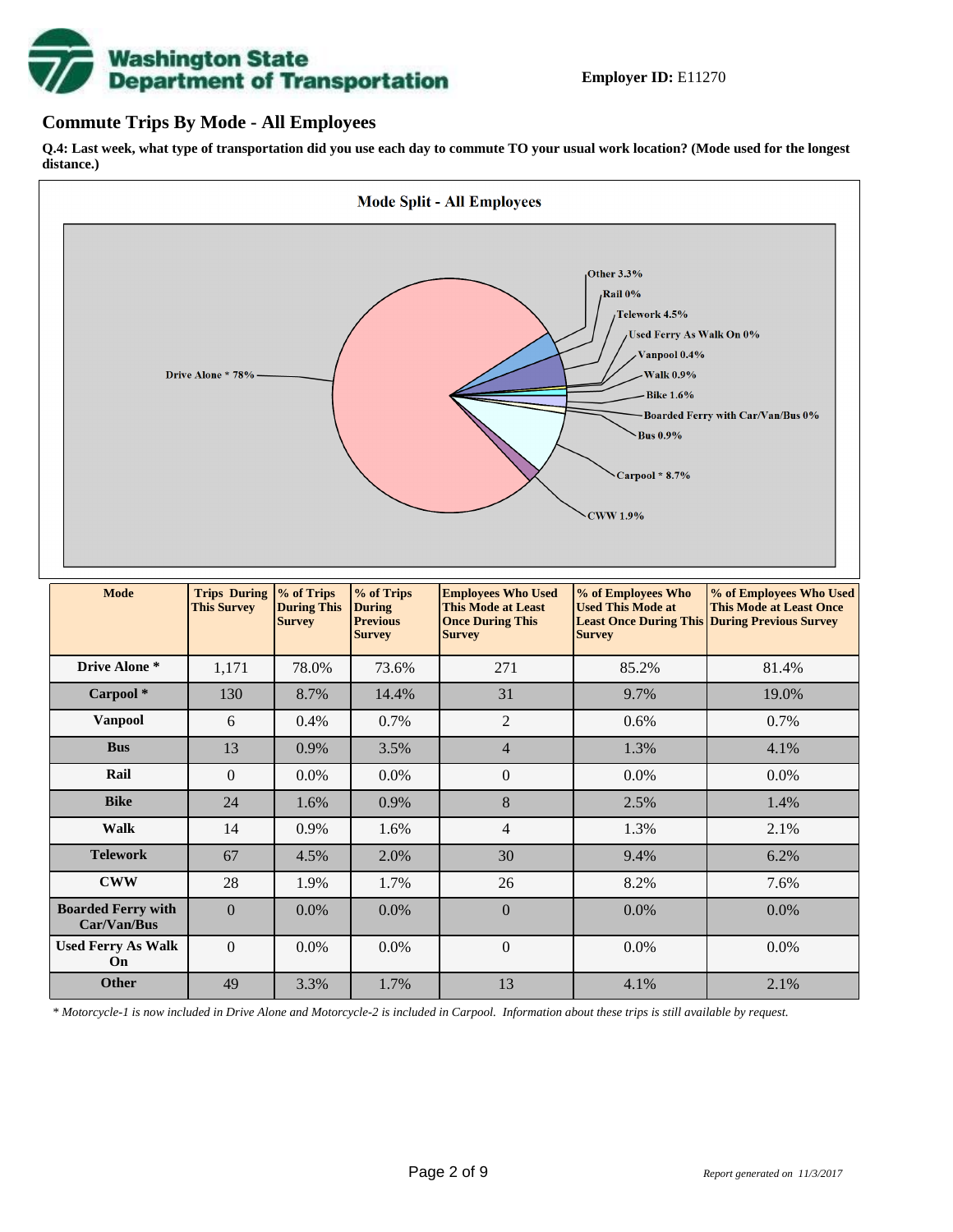

## **Commute Trips By Mode - Affected Employees**

**Q.4: Last week, what type of transportation did you use each day to commute TO your usual work location? (Mode used for the longest distance.)**



*\* Motorcycle-1 is now included in Drive Alone and Motorcycle-2 is included in Carpool. Information about these trips is still available by request.*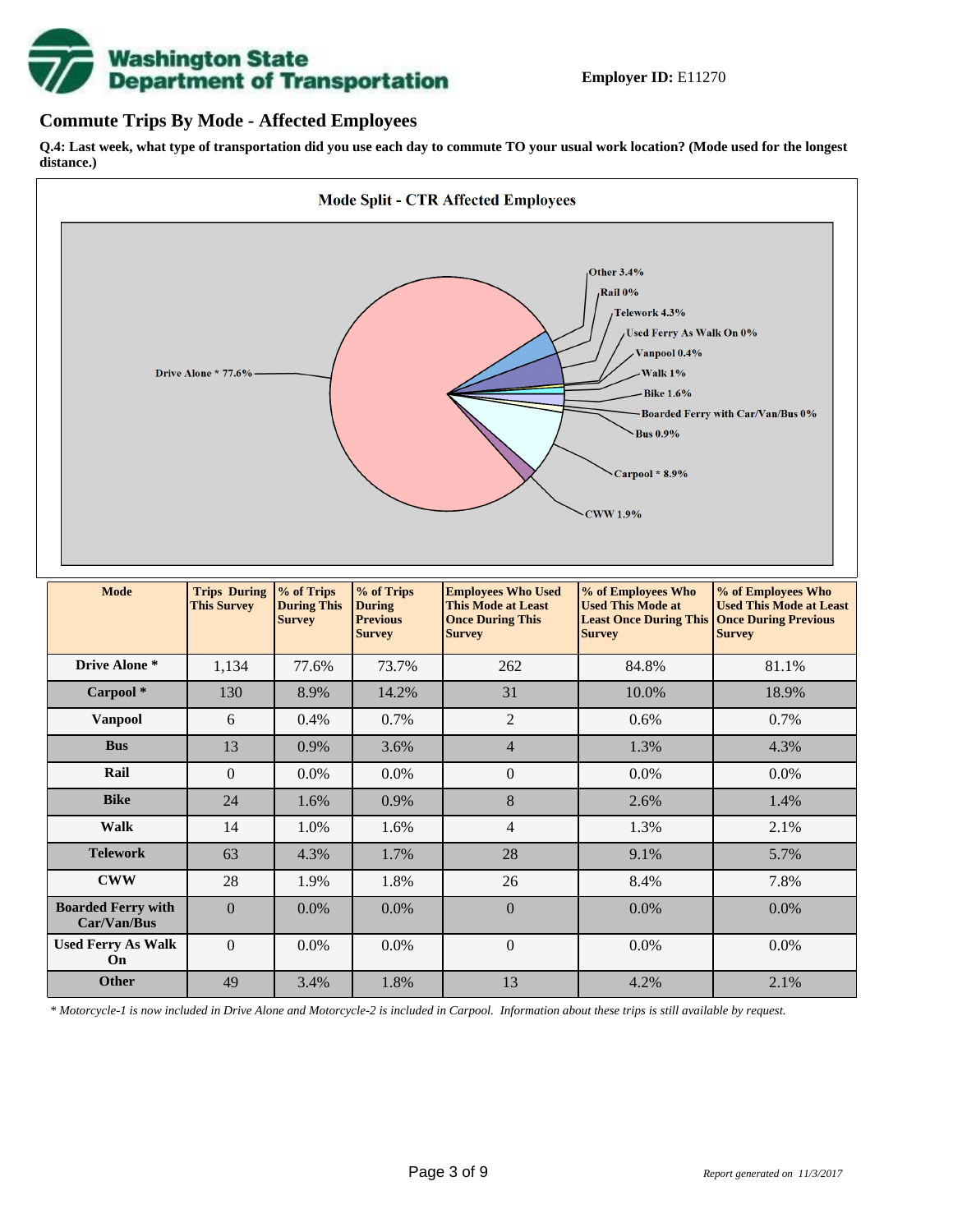

# **Alternative Modes - Number of Employees Who Used a Non-Drive Alone Mode:**

| <b>Non-Drive Alone</b><br><b>Number Of Days</b> | <b>Exactly this # of</b><br><b>Employees</b> | <b>Exactly this % of</b><br><b>Employees</b> | At least # of<br><b>Employees</b> | At least % of<br>employees |
|-------------------------------------------------|----------------------------------------------|----------------------------------------------|-----------------------------------|----------------------------|
| 0 Day                                           | 212                                          | 67%                                          | 318                               | 100%                       |
| 1 Days                                          | 29                                           | 9%                                           | 106                               | 33%                        |
| 2 Days                                          | 18                                           | 6%                                           | 77                                | 24%                        |
| 3 Days                                          | 9                                            | 3%                                           | 59                                | 19%                        |
| 4 Days                                          | 15                                           | 5%                                           | 50                                | 16%                        |
| 5 Days                                          | 31                                           | 10%                                          | 35                                | 11%                        |
| <b>6 or More Days</b>                           | 4                                            | 1%                                           | $\overline{4}$                    | 1%                         |

## **Count by Occupancy of Carpools and Vanpools**

**Q.4 If you used a carpool or vanpool as part of your commute, how many people (age 16 or older) are usually in the vehicle?**

| <b>Ridesharing Occupancy</b> | <b>Mode</b> | <b>Response Count</b> |
|------------------------------|-------------|-----------------------|
| $2*$                         | Carpool     | 125                   |
| 3                            | Carpool     | 5                     |
| 4                            | Carpool     | $\boldsymbol{0}$      |
| 5                            | Carpool     | $\boldsymbol{0}$      |
| >5                           | Carpool     | $\boldsymbol{0}$      |
| $<$ 5                        | Vanpool     | $\mathbf{1}$          |
| 5                            | Vanpool     | 5                     |
| 6                            | Vanpool     | $\boldsymbol{0}$      |
| 7                            | Vanpool     | $\boldsymbol{0}$      |
| 8                            | Vanpool     | $\overline{0}$        |
| 9                            | Vanpool     | $\overline{0}$        |
| 10                           | Vanpool     | $\overline{0}$        |
| 11                           | Vanpool     | $\boldsymbol{0}$      |
| 12                           | Vanpool     | $\boldsymbol{0}$      |
| 13                           | Vanpool     | $\boldsymbol{0}$      |
| 14                           | Vanpool     | $\overline{0}$        |
| >14                          | Vanpool     | $\boldsymbol{0}$      |

\* Motorcycle-2 counted with Carpool-2 for this table.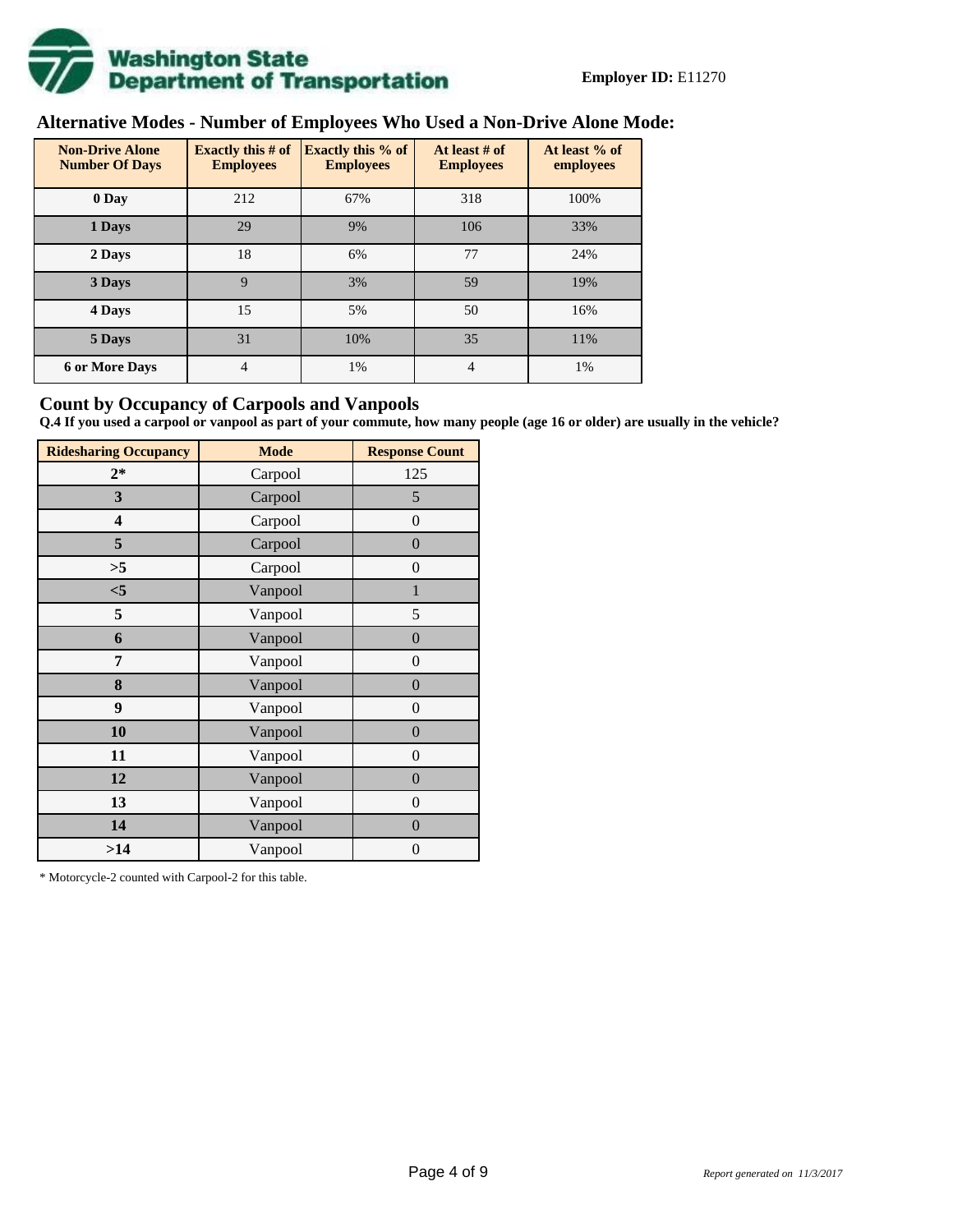

## **Reported Work Schedule - All Employees**

**Q.8 Which of the following best describes your work schedule?**

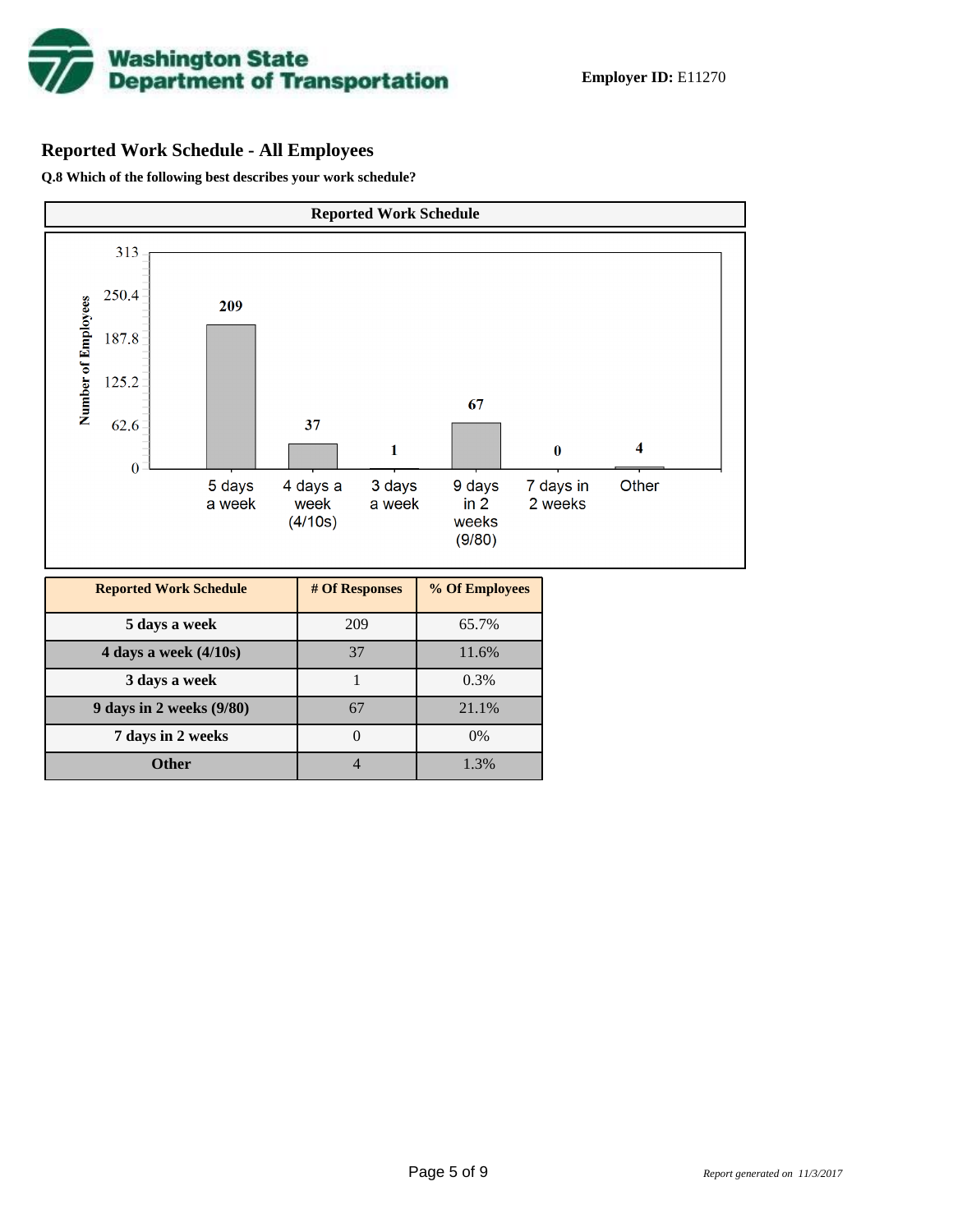

## **Parking and Telework**

**Q.9: On the most recent day that you drove alone to work, did you pay to park? (Mark "yes" if you paid that day, if you prepaid, if you are billed later, or if the cost of parking is deducted from your paycheck.)**



**Q.10: How many days do you typically telework?**

| <b>Telework Frequency</b>           | # of Responses | % of Responses |
|-------------------------------------|----------------|----------------|
| No Answer/Blank                     |                | 0.3%           |
| I don't telework                    | 193            | 60.7%          |
| Occasionally, on an as-needed basis | 81             | 25.5%          |
| 1-2 days/month                      | 8              | 2.5%           |
| 1 day/week                          | 12             | 3.8%           |
| 2 days/week                         | 9              | 2.8%           |
| 3 days/week                         | 14             | 4.4%           |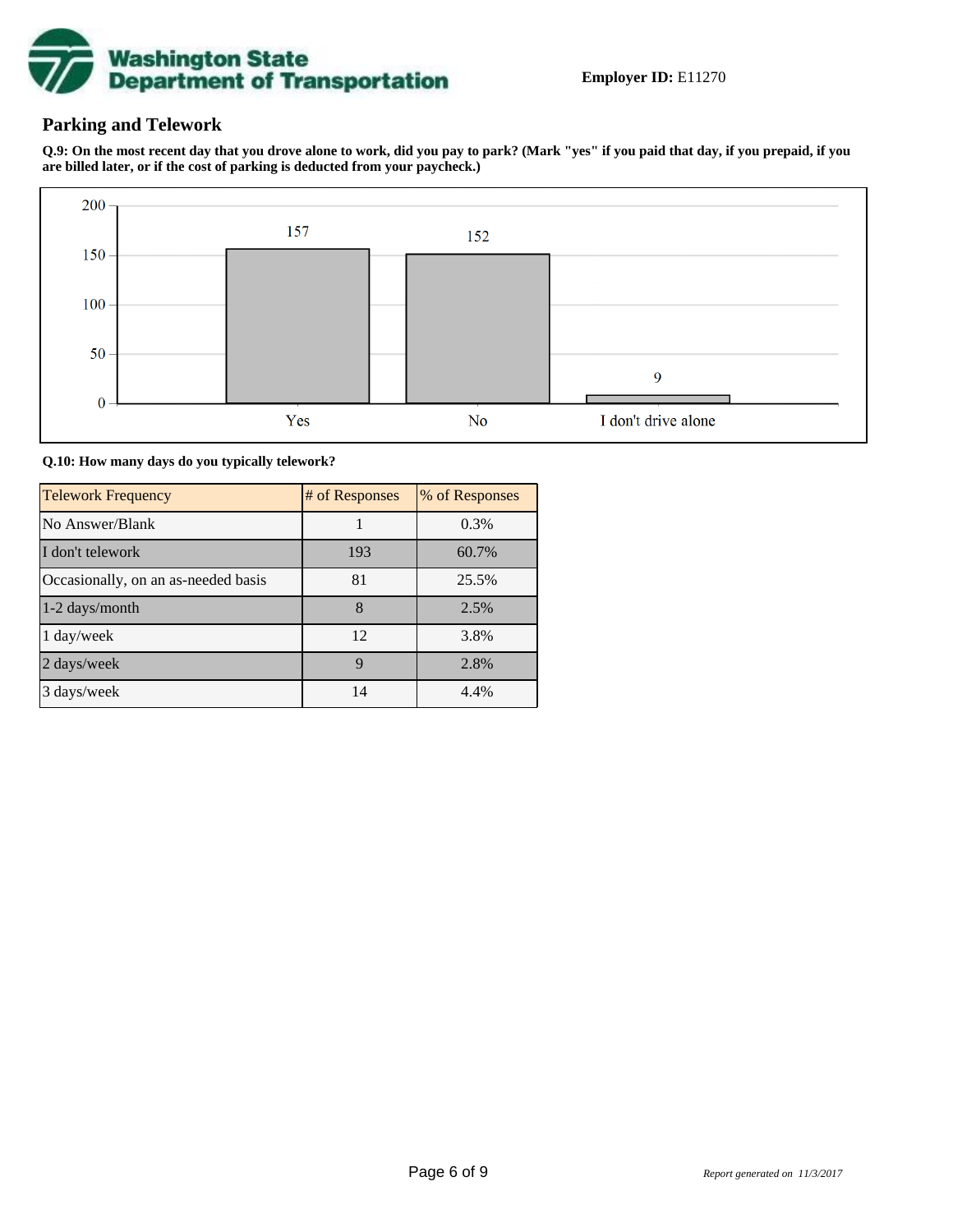

## **Reasons for driving alone to work/not driving alone to work**

**Q11. When you do not drive alone to work, what are the three most important reasons?**

| <b>Question Text</b>                                           | # of Responses | % of Responses |
|----------------------------------------------------------------|----------------|----------------|
| To save money                                                  | 82             | 16.3%          |
| Other                                                          | 67             | 13.3%          |
| Financial incentives for carpooling, bicycling or walking.     | 63             | 12.5%          |
| I have the option of teleworking                               | 63             | 12.5%          |
| Personal health or well-being                                  | 58             | 11.5%          |
| Cost of parking or lack of parking                             | 46             | 9.1%           |
| Environmental and community benefits                           | 46             | 9.1%           |
| Free or subsidized bus, train, vanpool pass or fare benefit    | 24             | 4.8%           |
| Driving myself is not an option                                | 19             | 3.8%           |
| I receive a financial incentive for giving up my parking space | 11             | 2.2%           |
| Emergency ride home is provided                                | 10             | 2.0%           |
| Preferred/reserved carpool/vanpool parking is provided         | 8              | 1.6%           |
| To save time using the HOV lane                                | 7              | 1.4%           |

#### **Q12. When you drive alone to work, what are the three most important reasons?**

| <b>Question Text</b>                                      | # of Responses | % of Responses |
|-----------------------------------------------------------|----------------|----------------|
| I like the convenience of having my car                   | 201            | 27.6%          |
| Riding the bus or train is inconvenient or takes too long | 159            | 21.8%          |
| Family care or similar obligations                        | 111            | 15.2%          |
| <b>Other</b>                                              | 94             | 12.9%          |
| My job requires me to use my car for work                 | 70             | 9.6%           |
| My commute distance is too short                          | 55             | 7.5%           |
| Bicycling or walking isn't safe                           | 33             | 4.5%           |
| I need more information on alternative modes              | 5              | 0.7%           |
| There isn't any secure or covered bicycle parking         |                | 0.1%           |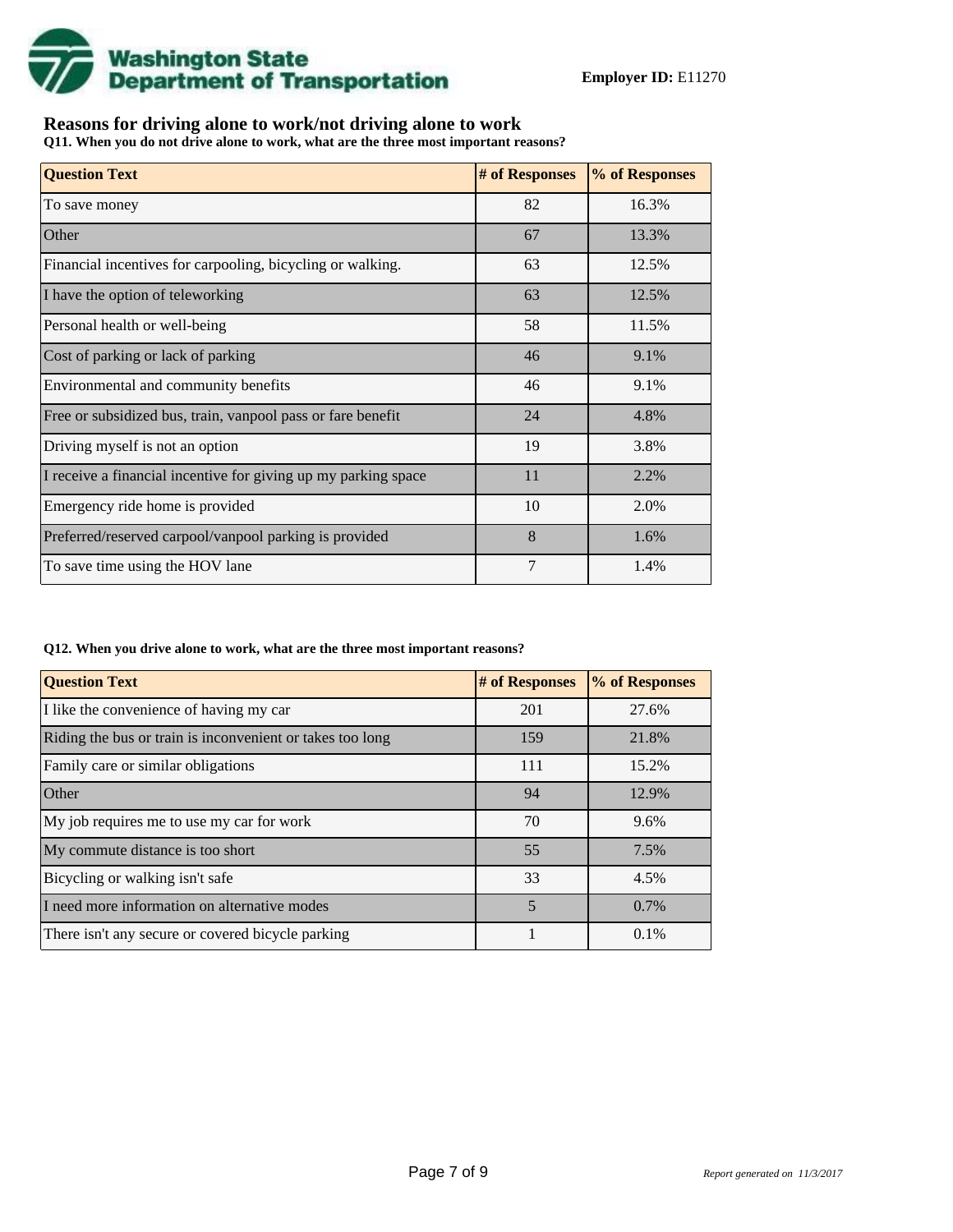

# **Commute Mode By ZipCode for All Employees**

**Q6. What is your home zip code?**

|               |                        |                            | <b>Weekly Count of Trips By Mode</b> |                  |                  |                  |                  |                  |                  |                  |                  |                  |                     |                  |                  |
|---------------|------------------------|----------------------------|--------------------------------------|------------------|------------------|------------------|------------------|------------------|------------------|------------------|------------------|------------------|---------------------|------------------|------------------|
| Home Zip code | <b>Total Employees</b> | <b>Employee Percentage</b> | <b>Drive Alone</b>                   | Carpool          | <b>Vanpool</b>   | Motorcycle       | Bus              | Train            | <b>Bike</b>      | <b>Walk</b>      | Telework         | <b>CWW</b>       | Ferry (Car/Van/Bus) | Ferry (walk-on)  | <b>Other</b>     |
| 98501         | 56                     | 17.61%                     | 214                                  | 18               | $\boldsymbol{0}$ | $\boldsymbol{0}$ | $\overline{2}$   | $\boldsymbol{0}$ | 5                | $\boldsymbol{0}$ | 14               | $8\,$            | $\mathbf{0}$        | $\boldsymbol{0}$ | $\overline{2}$   |
| 98512         | 48                     | 15.09%                     | 196                                  | 19               | $\boldsymbol{0}$ | $\boldsymbol{0}$ | $\boldsymbol{0}$ | $\boldsymbol{0}$ | $\overline{2}$   | $\boldsymbol{0}$ | $\boldsymbol{7}$ | $\overline{c}$   | $\boldsymbol{0}$    | $\boldsymbol{0}$ | $11\,$           |
| 98502         | 34                     | 10.69%                     | 102                                  | 20               | $\boldsymbol{0}$ | $\boldsymbol{0}$ | $\boldsymbol{0}$ | $\boldsymbol{0}$ | 14               | 14               | $\overline{4}$   | $\overline{c}$   | $\boldsymbol{0}$    | $\boldsymbol{0}$ | $\boldsymbol{0}$ |
| 98503         | 29                     | 9.12%                      | 110                                  | $\boldsymbol{0}$ | $\boldsymbol{0}$ | $\boldsymbol{0}$ | $\boldsymbol{0}$ | $\boldsymbol{0}$ | 3                | $\boldsymbol{0}$ | $\mathbf{1}$     | 6                | $\boldsymbol{0}$    | $\boldsymbol{0}$ | 5                |
| 98513         | 22                     | 6.92%                      | 75                                   | 19               | $\mathbf{1}$     | $\boldsymbol{0}$ | $\boldsymbol{0}$ | $\boldsymbol{0}$ | $\boldsymbol{0}$ | $\boldsymbol{0}$ | 9                | $\sqrt{2}$       | $\boldsymbol{0}$    | $\boldsymbol{0}$ | $\boldsymbol{0}$ |
| 98506         | 16                     | 5.03%                      | 60                                   | 9                | $\boldsymbol{0}$ | $\overline{2}$   | $\boldsymbol{0}$ | $\boldsymbol{0}$ | $\overline{0}$   | $\boldsymbol{0}$ | $\overline{4}$   | $\mathbf{1}$     | $\boldsymbol{0}$    | $\boldsymbol{0}$ | $\,1$            |
| 98516         | 12                     | 3.77%                      | 56                                   | $\boldsymbol{0}$ | $\boldsymbol{0}$ | $\boldsymbol{0}$ | $\boldsymbol{0}$ | $\boldsymbol{0}$ | $\boldsymbol{0}$ | $\boldsymbol{0}$ | 5                | $\boldsymbol{0}$ | $\boldsymbol{0}$    | $\boldsymbol{0}$ | $\boldsymbol{0}$ |
| 98579         | 12                     | 3.77%                      | 47                                   | $\overline{4}$   | $\boldsymbol{0}$ | $\boldsymbol{0}$ | $\boldsymbol{0}$ | $\boldsymbol{0}$ | $\overline{0}$   | $\boldsymbol{0}$ | $\mathbf{1}$     | $\boldsymbol{0}$ | $\boldsymbol{0}$    | $\boldsymbol{0}$ | $\boldsymbol{0}$ |
| 98584         | 12                     | 3.77%                      | 55                                   | $\boldsymbol{0}$ | $\boldsymbol{0}$ | $\boldsymbol{0}$ | $\boldsymbol{0}$ | $\boldsymbol{0}$ | $\boldsymbol{0}$ | $\boldsymbol{0}$ | $\boldsymbol{0}$ | $\,1$            | $\boldsymbol{0}$    | $\boldsymbol{0}$ | 5                |
| 98531         | 9                      | 2.83%                      | 34                                   | 5                | $\boldsymbol{0}$ | $\boldsymbol{0}$ | $\boldsymbol{0}$ | $\boldsymbol{0}$ | $\overline{0}$   | $\boldsymbol{0}$ | $\boldsymbol{0}$ | $\mathbf{1}$     | $\boldsymbol{0}$    | $\boldsymbol{0}$ | $\boldsymbol{0}$ |
| 98589         | 9                      | 2.83%                      | 38                                   | $\boldsymbol{0}$ | $\boldsymbol{0}$ | $\boldsymbol{0}$ | $\boldsymbol{0}$ | $\boldsymbol{0}$ | $\boldsymbol{0}$ | $\boldsymbol{0}$ | $\boldsymbol{0}$ | $\mathbf{1}$     | $\boldsymbol{0}$    | $\boldsymbol{0}$ | 5                |
| 98557         | 5                      | 1.57%                      | 9                                    | 10               | $\boldsymbol{0}$ | $\boldsymbol{0}$ | $\boldsymbol{0}$ | $\boldsymbol{0}$ | $\overline{0}$   | $\boldsymbol{0}$ | $\boldsymbol{0}$ | $\boldsymbol{0}$ | $\boldsymbol{0}$    | $\boldsymbol{0}$ | $\overline{4}$   |
| 98532         | $\overline{4}$         | 1.26%                      | 9                                    | 10               | $\boldsymbol{0}$ | $\boldsymbol{0}$ | $\boldsymbol{0}$ | $\boldsymbol{0}$ | $\boldsymbol{0}$ | $\boldsymbol{0}$ | $\mathbf{1}$     | $\boldsymbol{0}$ | $\boldsymbol{0}$    | $\boldsymbol{0}$ | $\boldsymbol{0}$ |
| 98092         | $\overline{3}$         | 0.94%                      | 12                                   | $\boldsymbol{0}$ | $\boldsymbol{0}$ | $\boldsymbol{0}$ | $\boldsymbol{0}$ | $\boldsymbol{0}$ | $\overline{0}$   | $\boldsymbol{0}$ | 3                | $\boldsymbol{0}$ | $\boldsymbol{0}$    | $\boldsymbol{0}$ | $\boldsymbol{0}$ |
| 98372         | 3                      | 0.94%                      | 13                                   | $\boldsymbol{0}$ | $\boldsymbol{0}$ | $\boldsymbol{0}$ | $\boldsymbol{0}$ | $\boldsymbol{0}$ | $\boldsymbol{0}$ | $\boldsymbol{0}$ | $\boldsymbol{0}$ | $\boldsymbol{0}$ | $\boldsymbol{0}$    | $\boldsymbol{0}$ | $\boldsymbol{0}$ |
| 98597         | $\overline{3}$         | 0.94%                      | 13                                   | $\boldsymbol{0}$ | $\boldsymbol{0}$ | $\boldsymbol{0}$ | $\boldsymbol{0}$ | $\boldsymbol{0}$ | $\mathbf{0}$     | $\boldsymbol{0}$ | $\boldsymbol{0}$ | $\mathbf{1}$     | $\boldsymbol{0}$    | $\boldsymbol{0}$ | $\boldsymbol{0}$ |
| 98499         | $\overline{2}$         | $0.63\%$                   | $5\overline{)}$                      | 5                | $\boldsymbol{0}$ | $\boldsymbol{0}$ | $\boldsymbol{0}$ | $\boldsymbol{0}$ | $\boldsymbol{0}$ | $\mathbf{0}$     | $\boldsymbol{0}$ | $\boldsymbol{0}$ | $\boldsymbol{0}$    | $\boldsymbol{0}$ | $\boldsymbol{0}$ |
| 98541         | $\overline{2}$         | 0.63%                      | $\overline{4}$                       | 5                | $\boldsymbol{0}$ | $\boldsymbol{0}$ | $\overline{0}$   | $\boldsymbol{0}$ | $\overline{0}$   | $\boldsymbol{0}$ | $\boldsymbol{0}$ | $\,1$            | $\boldsymbol{0}$    | $\boldsymbol{0}$ | $\overline{0}$   |
| 98576         | $\overline{2}$         | 0.63%                      | 10                                   | $\boldsymbol{0}$ | $\boldsymbol{0}$ | $\boldsymbol{0}$ | $\boldsymbol{0}$ | $\boldsymbol{0}$ | $\boldsymbol{0}$ | $\boldsymbol{0}$ | $\boldsymbol{0}$ | $\boldsymbol{0}$ | $\boldsymbol{0}$    | $\boldsymbol{0}$ | $\boldsymbol{0}$ |
| 98580         | $\overline{2}$         | 0.63%                      | $8\,$                                | $\overline{2}$   | $\boldsymbol{0}$ | $\boldsymbol{0}$ | $\boldsymbol{0}$ | $\boldsymbol{0}$ | $\boldsymbol{0}$ | $\boldsymbol{0}$ | $\boldsymbol{0}$ | $\boldsymbol{0}$ | $\boldsymbol{0}$    | $\boldsymbol{0}$ | $\boldsymbol{0}$ |
| 98011         | $\mathbf{1}$           | 0.31%                      | 5                                    | $\boldsymbol{0}$ | $\boldsymbol{0}$ | $\boldsymbol{0}$ | $\boldsymbol{0}$ | $\boldsymbol{0}$ | $\overline{0}$   | $\boldsymbol{0}$ | $\boldsymbol{0}$ | $\boldsymbol{0}$ | $\boldsymbol{0}$    | $\boldsymbol{0}$ | $\boldsymbol{0}$ |
| 98023         | $\mathbf{1}$           | 0.31%                      | $\boldsymbol{0}$                     | $\boldsymbol{0}$ | 5                | $\boldsymbol{0}$ | $\boldsymbol{0}$ | $\boldsymbol{0}$ | $\boldsymbol{0}$ | $\boldsymbol{0}$ | $\boldsymbol{0}$ | $\boldsymbol{0}$ | $\boldsymbol{0}$    | $\boldsymbol{0}$ | $\boldsymbol{0}$ |
| 98103         | $\mathbf{1}$           | 0.31%                      | $\overline{4}$                       | $\boldsymbol{0}$ | $\boldsymbol{0}$ | $\boldsymbol{0}$ | $\boldsymbol{0}$ | $\boldsymbol{0}$ | $\overline{0}$   | $\boldsymbol{0}$ | $\mathbf{1}$     | $\boldsymbol{0}$ | $\boldsymbol{0}$    | $\boldsymbol{0}$ | $\boldsymbol{0}$ |
| 98133         | $\mathbf{1}$           | 0.31%                      | $\boldsymbol{0}$                     | $\boldsymbol{0}$ | $\boldsymbol{0}$ | $\boldsymbol{0}$ | $\boldsymbol{0}$ | $\boldsymbol{0}$ | $\boldsymbol{0}$ | $\boldsymbol{0}$ | $\boldsymbol{0}$ | $\boldsymbol{0}$ | $\boldsymbol{0}$    | $\boldsymbol{0}$ | 6                |
| 98264         | $\mathbf{1}$           | 0.31%                      | $\overline{2}$                       | $\boldsymbol{0}$ | $\boldsymbol{0}$ | $\boldsymbol{0}$ | $\boldsymbol{0}$ | $\boldsymbol{0}$ | $\overline{0}$   | $\boldsymbol{0}$ | $\overline{2}$   | $\boldsymbol{0}$ | $\boldsymbol{0}$    | $\boldsymbol{0}$ | $\boldsymbol{0}$ |
| 98310         | $1\,$                  | 0.31%                      | $\mathfrak{Z}$                       | $\boldsymbol{0}$ | $\boldsymbol{0}$ | $\boldsymbol{0}$ | $\boldsymbol{0}$ | $\boldsymbol{0}$ | $\boldsymbol{0}$ | $\boldsymbol{0}$ | $\overline{2}$   | $\boldsymbol{0}$ | $\boldsymbol{0}$    | $\boldsymbol{0}$ | $\boldsymbol{0}$ |